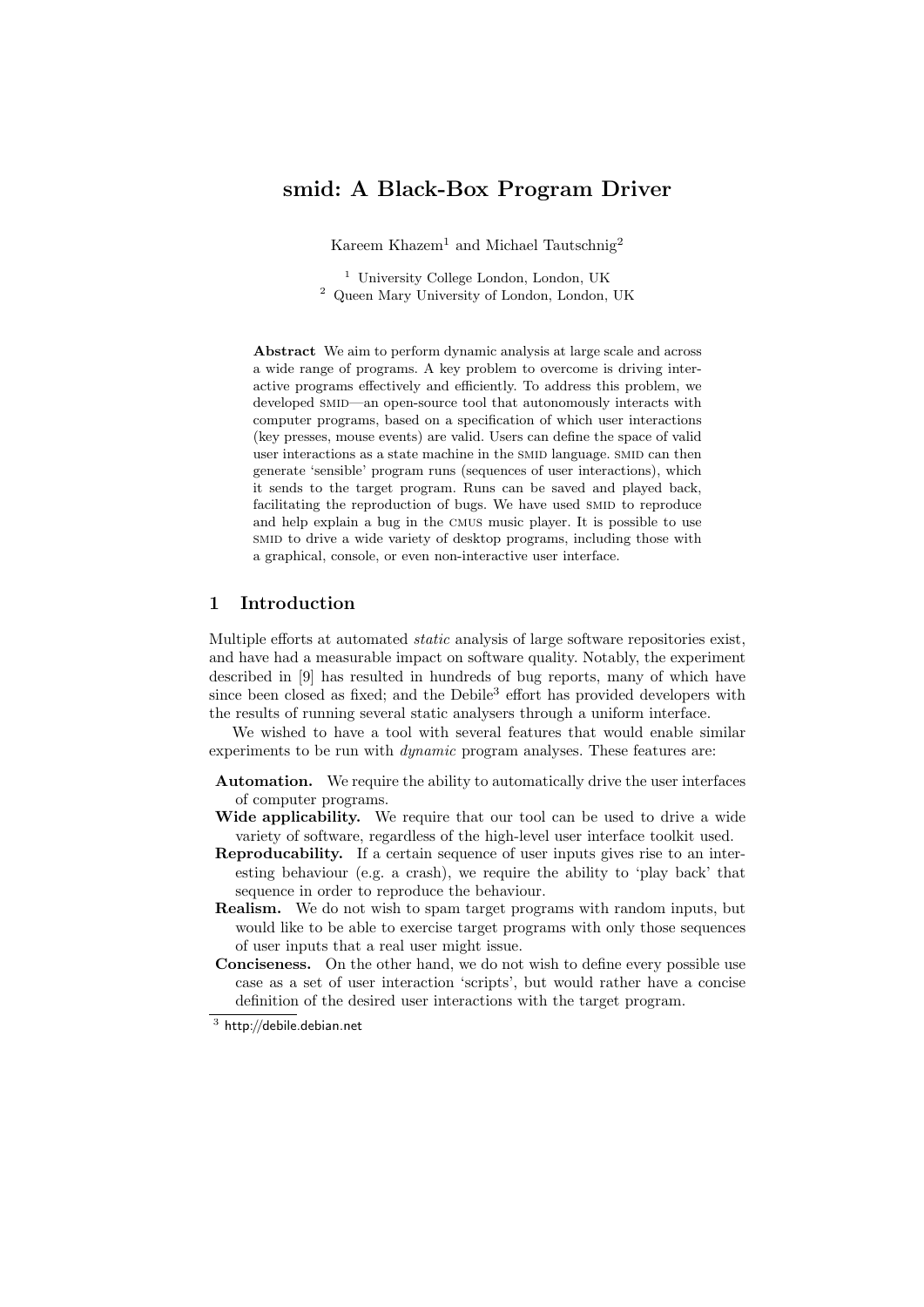### 2 Kareem Khazem and Michael Tautschnig

### 1.1 Overview

We have implemented SMID—an open-source<sup>4</sup> tool that autonomously interacts with desktop computer programs, driving them with user input in the same way that a real user might. In this paper, we outline the aims and motivation of the tool in Sect. 1; describe smid's input language in Sect. 2; and describe the tool's usage and how we used it to reproduce a bug in Sect. 3. A video demo of the tool can be viewed on YouTube<sup>5</sup>.

With SMID, the space of valid interactions with a program is understood as a state machine—that is, a directed graph whose nodes are states and whose transitions are sequences of user interactions. A state is a point during the program's execution where a certain set of transitions are possible; these are often referred to as 'modes' in the user interaction literature [12].

Example: In a graphical web browser such as Firefox or Chromium, the main browser window, as well as each of the auxiliary windows (download window, print dialog, etc.) can be understood as states. Transitions (key presses and mouse events) may cause the state to remain the same (e.g. when pressing  $\text{Ctrl+R}$ to reload a web page), or change the state (e.g. clicking on the 'Options' menu item changes the state to the Options window). Different views in the same window may also be understood as separate states.

To use SMID, users describe such a state machine by writing a file in the SMID language. The file is parsed by the SMID tool, which outputs a single 'run' (a finite path through the state machine, from the initial to a final state). SMID then autonomously 'drives' the program by 'playing back' this run—that is, by sending the sequence of user interactions to the target program. By playing back a large number of runs, the target program can be rigorously tested.

### 1.2 Comparison with Existing Tools

Tools that we have explored, both in academia and in the wider software development community, fell short of one or more of the requirements listed above.

In both academia and industry, the majority of black-box driving tools are only able to interact with programs using one particular user interface toolkit (UIT). The tools Selenium [15], Mozmill [14], Watir [11] and Canoo [8] can only be used to autonomously interact with web applications. EXSYST [7] is a Java GUI automator, although its search-based technique is not limited to Java programs. A tool that does not have the single-UIT limitation is Jubula [16], which is able to drive applications using one of several web and desktop UITs.

Jubula and the web application drivers mentioned above work by executing a 'script' of user interactions, which corresponds to a single use case. To test the target program on all use cases, one must write a large number of scripts; changes in the underlying program then require updates to all affected scripts. We find this method to be fragile, and mention how SMID negates the need for redundant specification in Sect. 3. There has been some work in academia on *automatic*ally determining the behaviour of the target program. Amalfitano et al. [1,2]

 $^4$  https://goo.gl/R1wHd7

 $^5$  https://goo.gl/83ySG6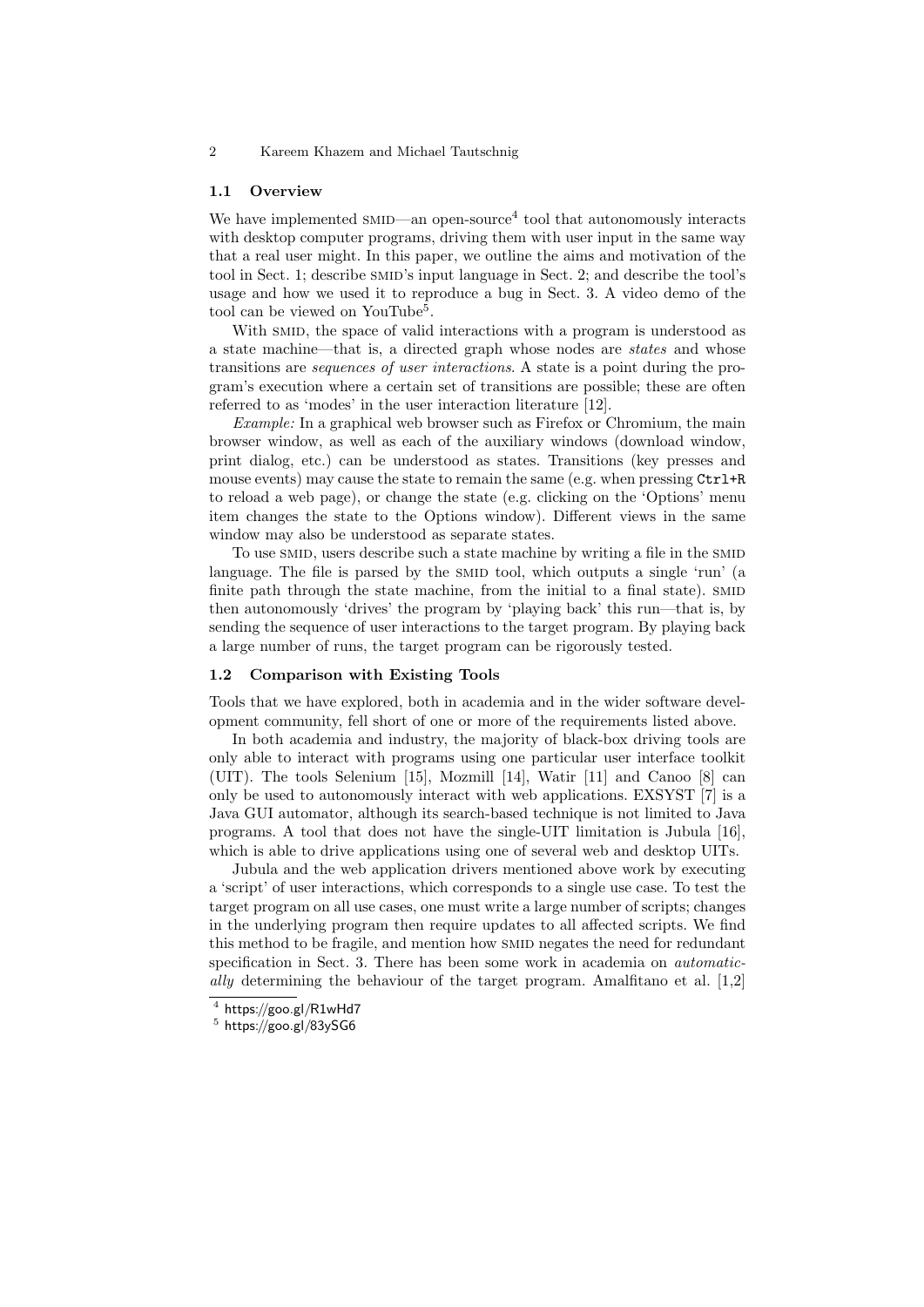describe techniques for determining the behaviour of Android applications and web applications, respectively. A formal approach to designing, specifying, and subsequently generating tests for graphical user interfaces is described in [3]. There has also been work to automatically understand user interface behaviour using techniques from artificial intelligence [10] or machine learning [5]. Nevertheless, these techniques have each been implemented for only a single UIT. One possibility for future work is to use the Linux Desktop Testing Project [4] (LDTP) to provide the highly semantic information that is needed for these 'behaviour-learning' tools, for a wide range of UITs and platforms.

In contrast, SMID allows the specification of the set of user interactions that are sensible for the target program using the language described in Sect. 2, without burdening the user with writing interaction 'scripts' and repeatedly specifying common interaction sequences. The fact that SMID sends events directly to the X Window System—which underlies all graphical user interface toolkits on desktop Linux and BSD operating systems—means that SMID is able to drive all interactive desktop applications, as well as console-based applications (through interaction with a terminal emulator), that run on an X-based operating system. The smid language itself is UIT-agnostic, and we hope to use LDTP in the future in order to provide SMID users with interactions that are more semantic than raw interactions with X—for example, by specifying graphical widgets by name rather than by coordinate.

### 1.3 Scope and Limitations

smid is aimed at running experiments on the large body of software supplied with a Linux distribution. Accordingly, while the language described in Sect. 2 is UIT-agnostic, our implementation of smid targets desktop applications; we did not attempt to implement driving of touch- or voice-based user interfaces. The back-end to our tool is XDOTOOL  $[13]$ , an API for sending events to an X server, but we expect that SMID can be modified to use a different back-end (like LDTP) in order to make it usable on systems like Mac OS X and Microsoft Windows.

### 2 The smid Language

The smid language is used to describe a user interface as a state machine. Files written in the SMID language consist mostly of transition statements; in this section, we describe the various forms that transitions can take, as well as other features of the smid language. The most up-to-date guide to the language is the reference manual<sup>6</sup> found on the SMID web site.

Figure 1 is a minimal SMID file. It shows the five kinds of statements in the smID language: *initial* and *final* state declarations, a *transition* (containing actions), and region declarations. The states in the state machine are all states declared as the start or end state of a transition (i.e., SMID checks that there is a path from the initial state to a final state through every state)—in Fig. 1, those are nice\_state and boring\_state.

 $^6$  http://goo.gl/rnY9mN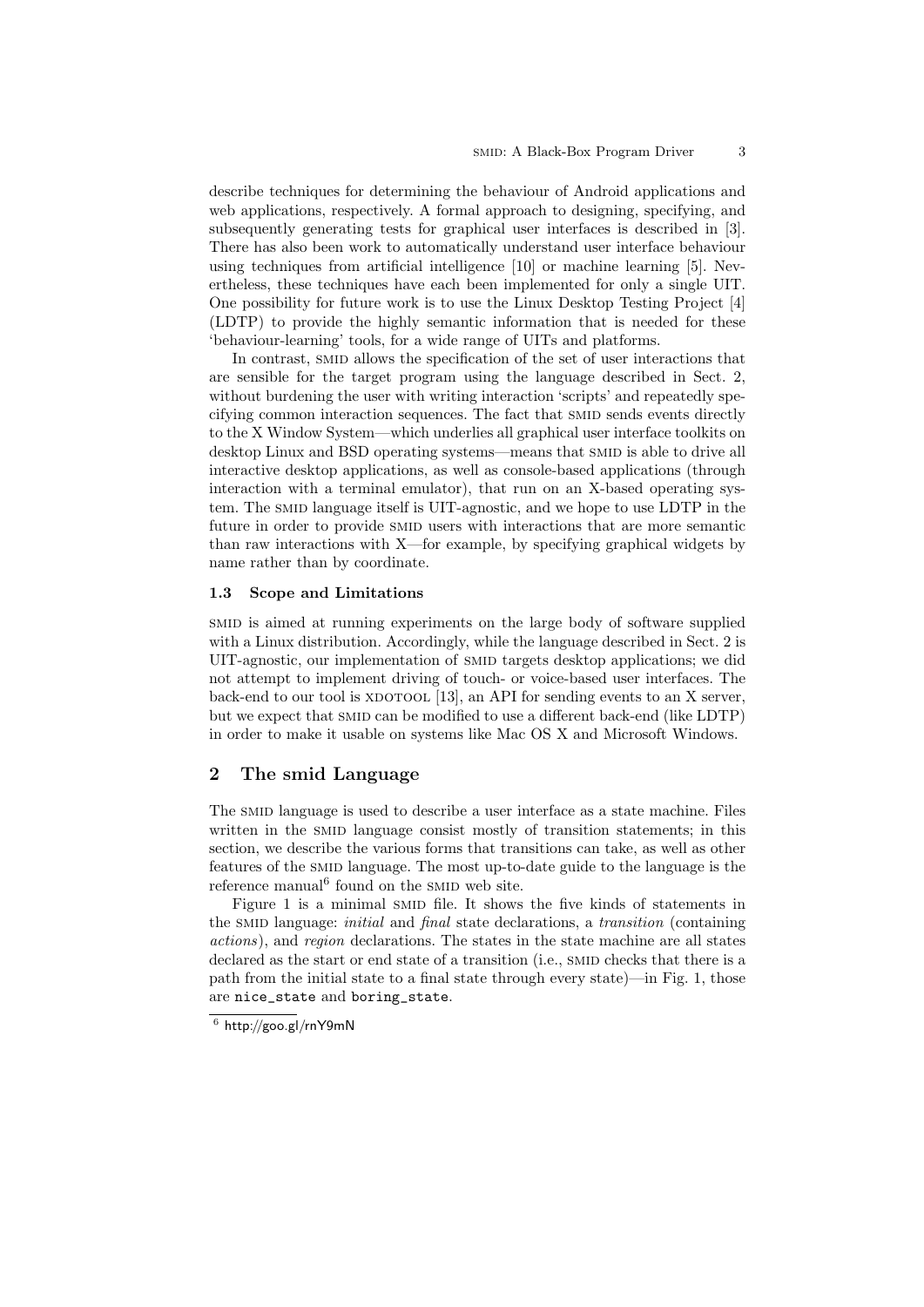4 Kareem Khazem and Michael Tautschnig

```
initial nice_state
final boring_state
nice_state --
 keys [ Control+b Return ]
  text "A random string"
 move zork
  click (1 right)
--> boring_state
reg ion zork = ( 30 110 50 145 )
```
Figure 1. A minimal SMID file

The indented lines from nice\_state to boring\_state in Fig. 1 describe a transition. The syntax for transitions is start\_states -- list of actions --> end\_state. At any point during SMID's execution, SMID has a 'current state'. At each step of the program run, SMID chooses a random transition enabled at the current state; it then performs the actions of that transition, and then changes the current state to be the end state of the transition. The possible actions

include keys, text and line for sending keypresses to the target program; move, move-rel, click and scroll for mouse events; as well as actions for switching windows, executing shell code, and changing the probability of following transition (smid performs a random walk over the state machine by default). Complex user interfaces beget large numbers of similar transitions, so the SMID language includes syntactic sugar to make it possible to represent several transitions in a single statement—shown in Figs. 2 and 3. This allows us to specify large state machines using fewer statements, as noted in Sect. 3.

```
all - keys [ q ] - > quit
foo -- keys [ q ] --> quit
bar - keys \lceil q \rceil -> quit
baz - keys \begin{bmatrix} 1 & 1 \\ 1 & -2 \end{bmatrix} quit
                                      foo bar -- keys [ r ] --> stay
                                      foo -- keys [ r ] --> foo
                                      bar -- keys [ r ] --> bar
```
Figure 2. The first line is equivalent to Figure 3. The first line is equivalent the next three taken together, if foo, bar, to the next two taken together. baz and quit are the only states in the state machine and quit is a final state.

## 3 smid Usage and Case Study

Given a sMID file with the syntax described in Sect. 2, one can use the SMID tool for several functions:

- Visualising the state machine. smid can generate a diagram representing the state machine described by a SMID file. Figure 5 shows a state machine diagram generated from the SMID file in Fig. 4.
- Generating a run. SMID can output a list of user actions, called a 'run,' by accumulating the actions along a finite-length walk of the state machine.
- Playing back a run. SMID can read a run and sends the specified interactions to the target program. Thus, given a run, SMID can autonomously interact with the target program in the same way a real user might.

In this section, we describe using SMID to pinpoint crashes in the target program.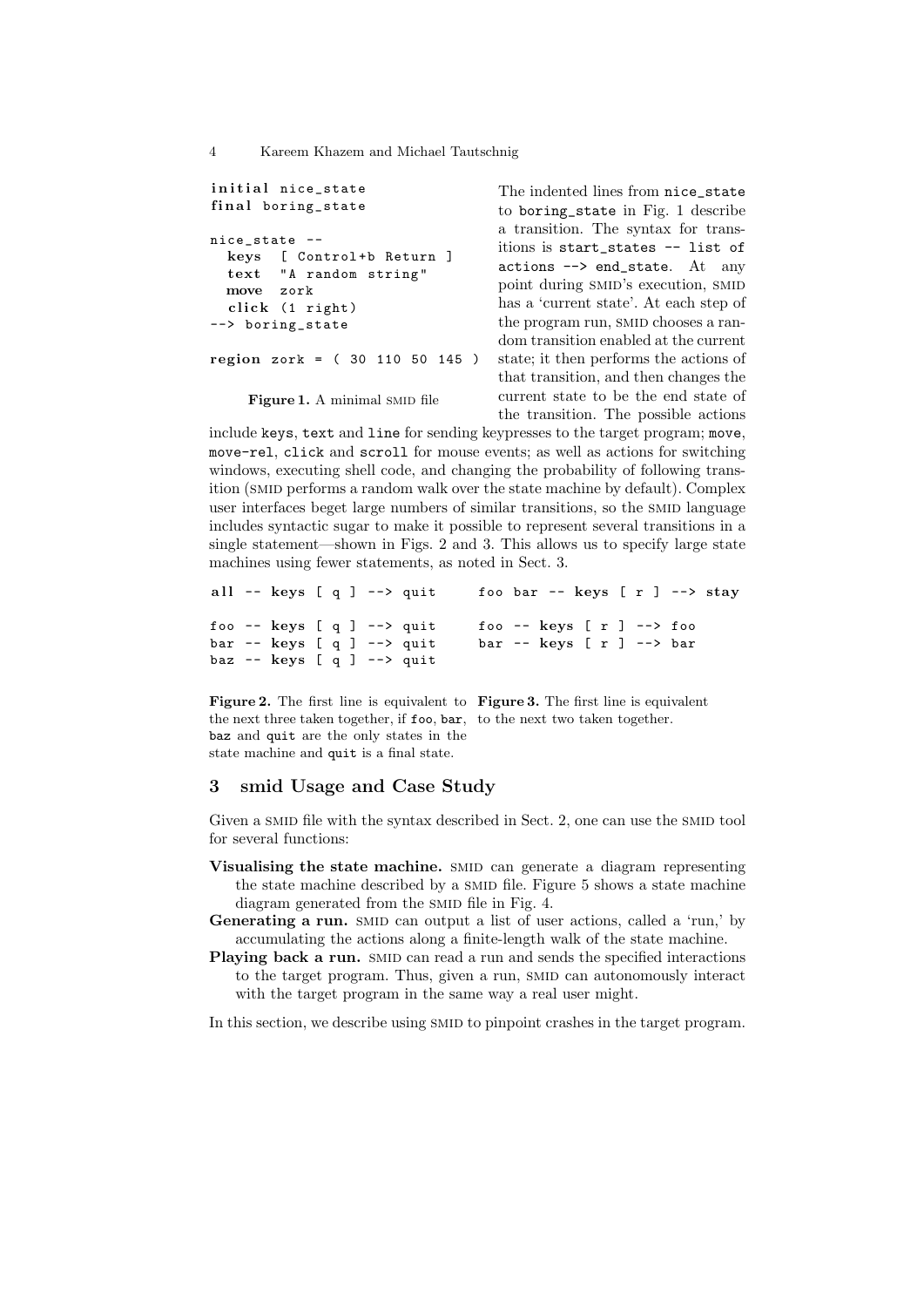```
initial new_window SMID: A Black-Box Program Driver 5
final quit
all - keys [ Control + Q ] - > quit
all -- keys [ Control + N ] --> new_window
all-except print_dialog -- keys [ Control+P ] --> print_dialog
new_window load_window --
 move url_bar
  click (1 left)
  line "URLs.txt"
 keys [ Return ]
--> load_window
load\_window -- keys [ Control+S ] --> save_dialog
save_dialog -- keys [ Return ] --> new_window
save_dialog -- keys [ Escape ] --> load_window
```
Figure 4. A SMID file containing several states.

We wrote a SMID file (available on  $\text{GitHub}^7$  for the  $\text{CMUS}^8$  console music player. This file had 25 transitions, which smid expanded into a 103 transition state machine. Hence, we find that the SMID language allows us to specify a wide range of behaviour in a concise format and with little redundancy.

We used this SMID file to reproduce a reported<sup>9</sup> segmentation fault. The bug report suggested that the bug was triggered when playing MP4-encoded media files. We set up a large library of audio and video containers, and a SMID specification designed to hone in on the



Figure 5. State machine diagram corresponding to the SMID file in Fig. 4.

reported bug. SMID caused CMUS to browse to one of the media files, seek to a random point in the file, and play the data for several seconds. Using this setup, SMID triggered the segfault in many of the several hundred runs that we ran.

By logging CMUS using the SYSTEMTAP [6] instrumentation framework while running it with smid, we were able to discover several scenarios under which this bug was triggered, but which were not described in the original bug report. This demonstrates the utility of our approach—namely, sending a diverse range of inputs to the target program, from the space of 'sensible' user interactions.

<sup>7</sup> https://goo.gl/BhW8tf

<sup>8</sup> https://cmus.github.io

 $^9$  https://github.com/cmus/cmus/issues/204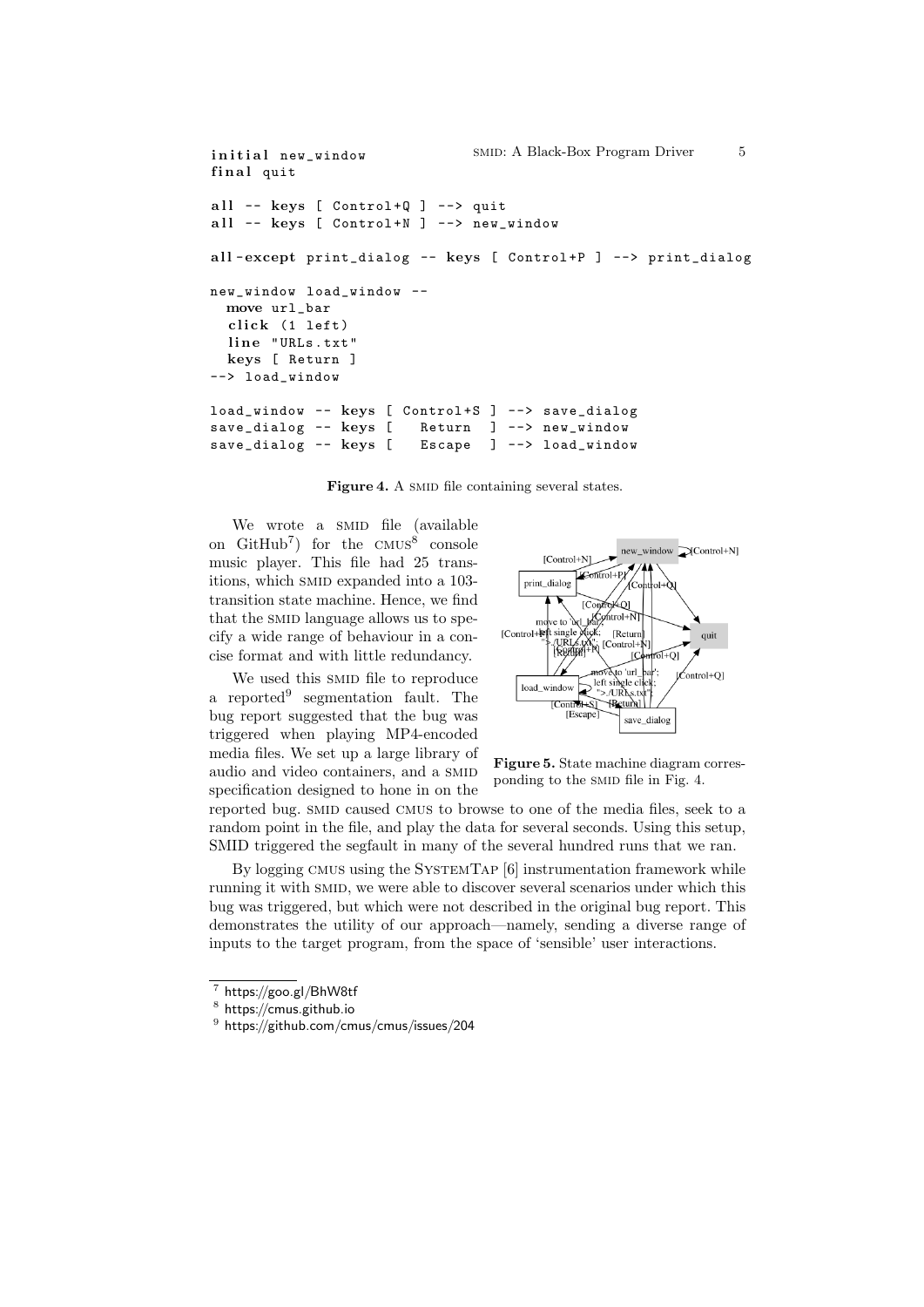6 Kareem Khazem and Michael Tautschnig

### 4 Conclusions

The smid language, described in Sect. 2, is UIT and platform agnostic. The current implementation of the SMID tool uses this fact to drive programs by sending user interactions directly to the underlying window system, rather than to a specific UIT. This means that we are able to drive the large variety of applications that can render a window under the X Window System.

Existing approaches either try to learn the state machine—tying them down to particular UITs, or drive the interface using a script—an approach which is not scalable. The case study in Sect. 3 shows the value of our approach: by specifying all reasonable behaviours of the target program, we were able to quickly hone in on a bug without spamming the target program with unrealistic inputs.

Acknowledgements: we thank Carsten Fuhs and Tyler Sorensen for constructive feedback.

### References

- 1. Amalfitano, D., Fasolino, A.R., Tramontana, P.: Reverse engineering finite state machines from rich internet applications. In: WCRE (2008)
- 2. Amalfitano, D., Fasolino, A.R., Tramontana, P., Carmine, S.D., Memon, A.M.: Using GUI ripping for automated testing of Android applications. In: ASE (2012)
- 3. Berstel, J., Crespi-Reghizzi, S., Roussel, G., Pietro, P.S.: A scalable formal method for design and automatic checking of user interfaces. In: ICSE (2001)
- 4. Chen, E., LDTP contributors: Linux desktop testing project, http://ldtp. freedesktop.org/
- 5. Dan, H., Harman, M., Krinke, J., Li, L., Marginean, A., Wu, F.: Pidgin crasher: Searching for minimised crashing GUI event sequences. In: SSBSE (2014)
- 6. Eigler, F.C., Stone, D., Stone, J., Wielaard, M., SystemTap contributors: SystemTap, https://sourceware.org/systemtap/
- 7. Gross, F., Fraser, G., Zeller, A.: EXSYST: search-based GUI testing. In: ICSE (2012)
- 8. Huber, M., Schlichting, M., Canoo contributors: Canoo WebTest, http://webtest. canoo.com/
- 9. Kroening, D., Tautschnig, M.: Automating software analysis at large scale. In: MEMICS (2014)
- 10. Memon, A.M., Pollack, M.E., Soffa, M.L.: Using a goal-driven approach to generate test cases for GUIs. In: ICSE (1999)
- 11. Pertman, J., McHowan, H., Rodionov, A.: Watir, http://watir.com/
- 12. Raskin, J.: The Humane Interface: New Directions for Designing Interactive Systems. ACM Press/Addison-Wesley Publishing Co., New York, NY, USA (2000)
- 13. Sissel, J.: xdotool—fake keyboard/mouse input, window management, and more, http://www.semicomplete.com/projects/xdotool/
- 14. Skupin, H., Hammel, J., Rogers, M., Mozmill contributors: Mozmill, https:// developer.mozilla.org/en-US/docs/Mozilla/Projects/Mozmill
- 15. Stewart, S., Selenium contributors: Selinium WebDriver, http://www.seleniumhq. org/projects/webdriver/
- 16. Tiede, M., Struckmann, S., Mueller, M., Jubula contributors: The Jubula functional testing tool, http://www.eclipse.org/jubula/